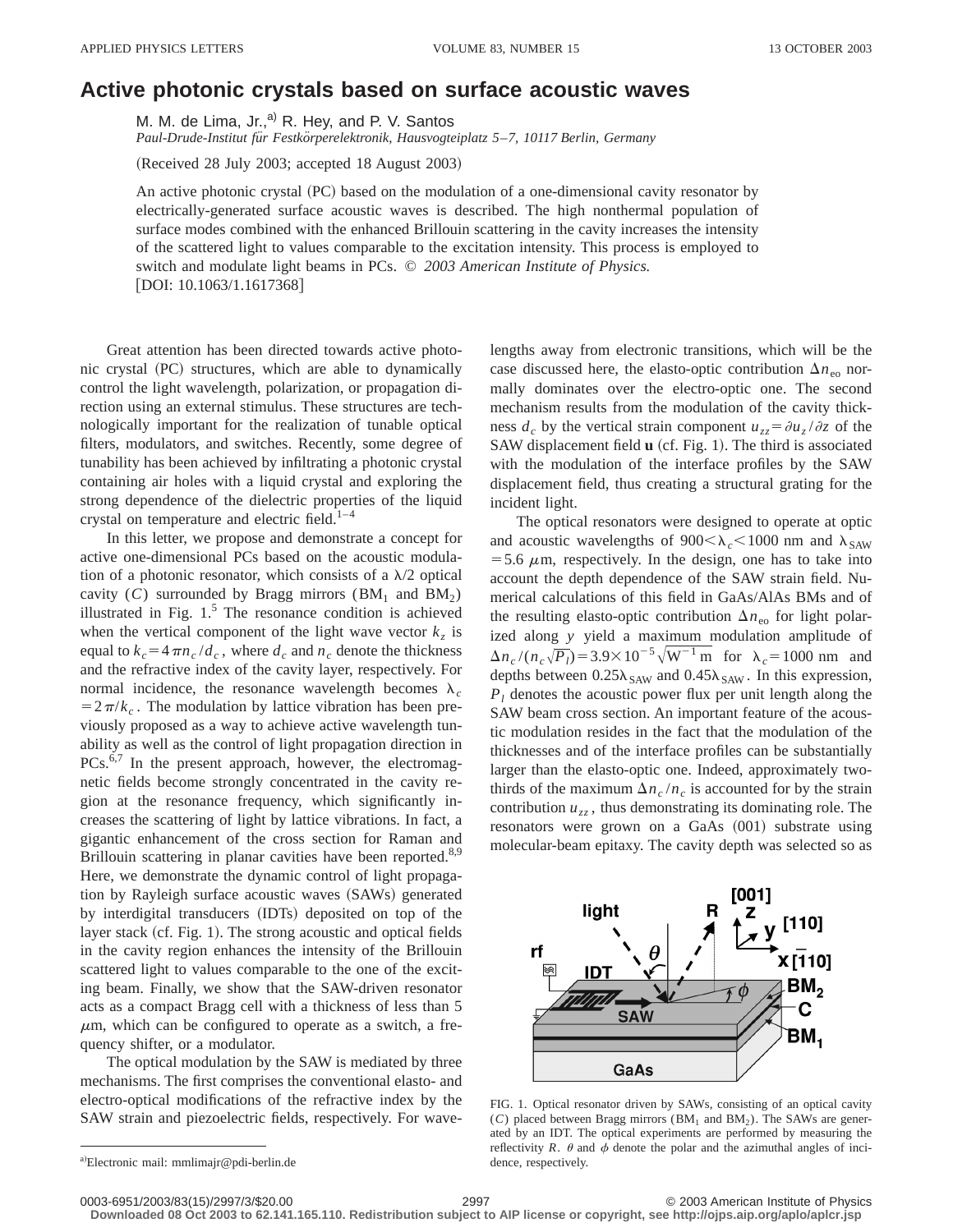

FIG. 2. (a) Reflectivity  $R_0$  and (b) reflectivity change  $\Delta R_0$  induced by a SAW with  $P_1 = 300$  W/m, recorded in the resonator in the geometry indicated in the inset. *L* and *D* denote the light source and detector, respectively, and  $R_m$  ( $m=0,\pm 1,\ldots$ ) the  $m_{\text{th}}$  diffraction order.

to maximize  $\Delta n_c / n_c$ . The lower Bragg mirror BM<sub>1</sub> is composed of 15 periods, each containing a  $\lambda$ /4 AlAs and a  $\lambda$ /4 GaAs layer. The first five periods of the upper mirror  $BM<sub>2</sub>$ are identical to those in  $BM<sub>1</sub>$ , in the remaining five periods, which are located adjacent to the cavity, the thickness of the GaAs layers was increased to  $3\lambda/4$ . While the larger GaAs thickness does not affect the optical properties, it reduces the effective acoustic velocity near the surface and helps to concentrate the SAW fields in this region.

SAWs propagating along the  $[\bar{1}10]$  surface direction were generated by aluminum split-finger IDTs deposited on top of the layer stack. The IDTs were excited by continuous rf power levels of up to 25 dB provided by a rf generator. The fraction of the applied electrical power converted into a SAW mode by the IDT, however, is only 32% as determined using a network analyzer. The incident light was polarized perpendicularly to the SAW propagation direction and, unless otherwise specified, focused onto a spot with diameter  $\phi_d$ =40  $\mu$ m on the sample surface using an objective with small numerical aperture  $(f/0.055)$ , in order to ensure a narrow distribution of the angles of incidence. The absolute reflectivity of the Bragg mirrors was found to be comparable (within  $\pm 2\%$ ) to that of a silver mirror with nominal reflectivity of 98%. We assume, therefore, the reflectivity of the resonator to be unity away from the resonance wavelength.

The reflectivity  $R_0$  of the resonator under normal incidence is displayed by the solid line in Fig.  $2(a)$ . The calculated reflectivity (dotted line) reproduces well the measured quality factor  $Q$  of approximately 800 (the calculated wavelengths were slightly scaled to match the measured  $\lambda_c$ ). The change in the normal reflectivity  $\Delta R_0$  induced by a SAW with  $P_l$ =300 W/m is shown in Fig. 2(b). Both  $R_0$  and  $\Delta R_0$ were measured on the same spot using a modulation technique in order to correct for variations in sample temperature due to the rf excitation, which may cause shifts in the resonance frequency.  $\Delta R_0$  is nonzero only within the small range of wavelengths around the cavity resonance. Its spectral shape can be qualitatively understood by taking into account that the SAW modulation shifts the resonance wavelength sinusoidally with an amplitude  $\Delta\lambda_c$  around the center value



FIG. 3. Time-resolved reflectivity at the wavelength  $\lambda_{+f}$ =986 nm, recorded under a SAW with  $P_l$ =150 W/m using a 50 $\times$  objective O to focus the light onto a  $\phi_d$ =2.6  $\mu$ m <  $\lambda_{SAW}/2$  spot (inset).

 $\lambda_c$ . As a result, the time-averaged probability  $p(\lambda)$  of having the resonance at a particular wavelength  $\lambda$  becomes  $p(\lambda) = 1/[\pi \sqrt{1-\chi^2}]$ , where  $|\chi| = |(\lambda - \lambda_c)/(\Delta \lambda_c)| < 1$ . In this approximation, the reflectivity change becomes  $\Delta R_0(\lambda) = [p(\lambda) \oplus R_0(\lambda) - R_0(\lambda)]$ , where  $\oplus$  denotes the convolution operator. The largest reflectivity reduction is thus expected close to the wavelengths  $\lambda_{+f} = \lambda_c \pm \Delta\lambda_c$  at the flanks of the resonance curve. In contrast, the reflectivity at the resonance wavelength  $\lambda_c$  increases, since the modulation detunes the cavity during both SAW half cycles.

The dotted line in Fig. 2(b) reproduces  $\Delta R_0$  as calculated using the transfer matrix approach outlined in Ref. 7, which relates the amplitudes of the light field at the frequencies  $\omega + m\omega_{SAW}$  and wave vectors  $k + mk_{SAW}$  in each layer to those in the neighboring layers. The results shown in Fig.  $2(b)$  neglect modes with  $m \ge 3$ . The calculations reproduce reasonably well the spectral shape of  $\Delta R_0$ , but underestimate the modulation amplitude. The main reason for this discordance is the fact that the calculations neglect the modulation of the interface profiles by the SAW fields and do not take into account the finite size of the illumination spot  $(\phi_d \approx 7\lambda_{SAW})$  in the experiments, which partially relaxes wave vector conservation.

Focusing the light to a spot with dimensions smaller than half of the SAW wavelength, as indicated in the inset of Fig. 3 allows us to access the time-dependent character of the SAW modulation. The reflectivity (circles in Fig. 3) is modulated at the SAW frequency of 537 MHz with a ratio  $\Delta R/R_{dc}$ between the peak amplitude and the average value of 15%. The wavelength dependence of  $\Delta R/R_{dc}$  is displayed by the circles in Fig. 4. As in Fig. 2, the modulation amplitude is maximal at the flank wavelengths  $\lambda_{+f}$  and  $\lambda_{-f}$  and becomes very small at the cavity resonance wavelength  $\lambda_c$ . The phase of the oscillations (squares) at the two sides of the resonance is shifted by 180° with respect to each other, since the cavity resonance approaches these wavelengths at opposite SAW cycles.

If the resonator is illuminated under a small angle of incidence  $\theta$  satisfying tan  $\theta = \lambda_c / (2\lambda_{SAW} \cos \phi)$ , the wave vector conservation for Bragg diffraction is ensured with the first-order diffraction beam (indicated by  $k_1$  in the inset of Fig. 5) propagating in the opposite direction as the incident beam. The curve in Fig. 5 displays the intensity of the first **Downloaded 08 Oct 2003 to 62.141.165.110. Redistribution subject to AIP license or copyright, see http://ojps.aip.org/aplo/aplcr.jsp**